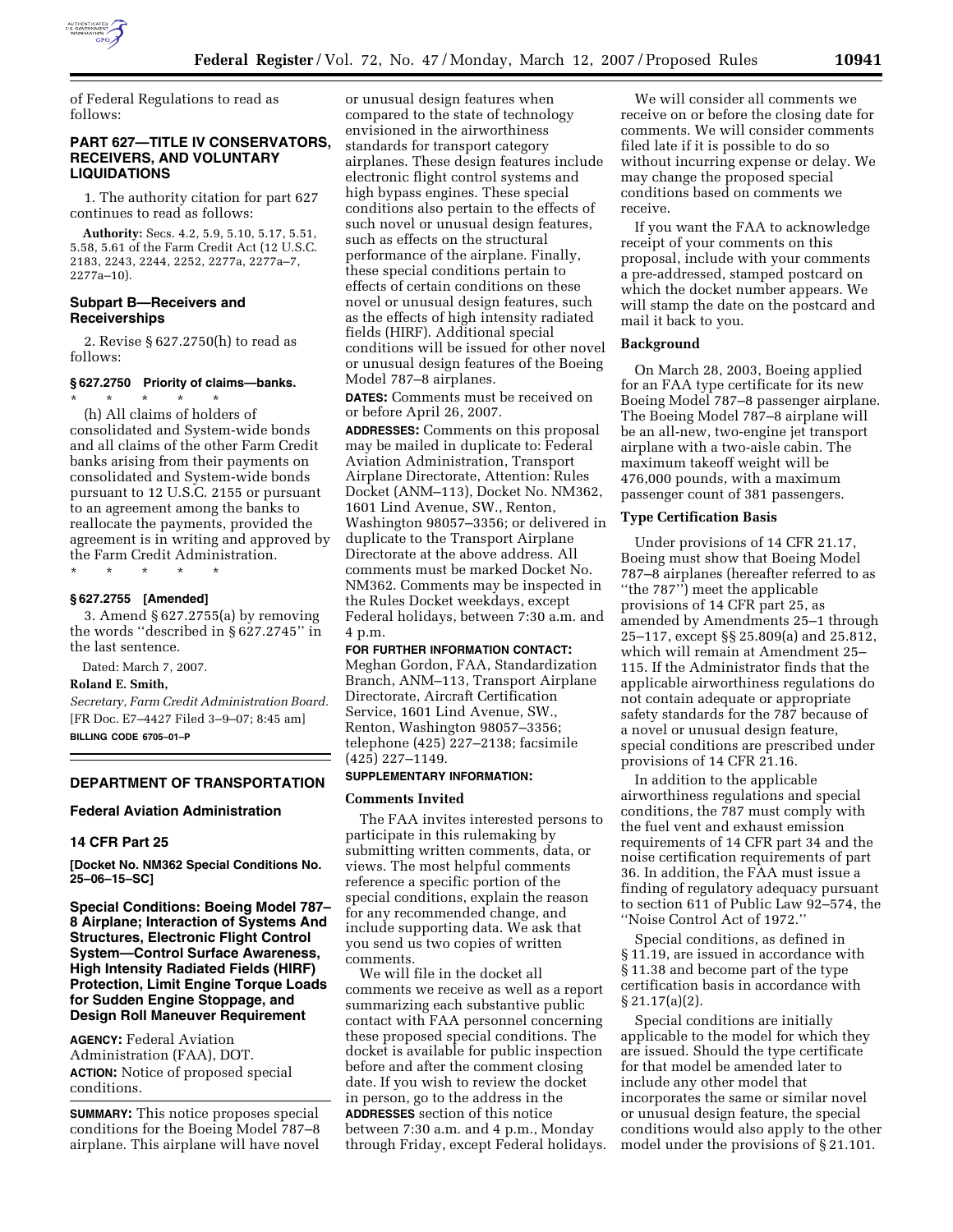# **Discussion of Novel or Unusual Design Features**

The 787 will incorporate a number of novel or unusual design features. Because of rapid improvements in airplane technology, the applicable airworthiness regulations do not contain adequate or appropriate safety standards for these design features. These proposed special conditions for the 787 contain the additional safety standards that the Administrator considers necessary to establish a level of safety equivalent to that established by the existing airworthiness standards.

Most of these proposed special conditions are identical or nearly identical to those previously required for type certification of the Model 777 series airplanes.

Most of these proposed special conditions were derived initially from standardized requirements developed by the Aviation Rulemaking Advisory Committee (ARAC), comprised of representatives of the FAA, Europe's Joint Aviation Authorities (now replaced by the European Aviation Safety Agency), and industry. In the case of some of these requirements, a draft notice of proposed rulemaking has been prepared but no final rule has yet been promulgated.

Additional special conditions will be issued for other novel or unusual design features of the 787 in the near future.

### *1. Interaction of Systems and Structures*

The 787 is equipped with systems that affect the airplane's structural performance, either directly or as a result of failure or malfunction. That is, the airplane's systems affect how it responds in maneuver and gust conditions, and thereby affect its structural capability. These systems may also affect the aeroelastic stability of the airplane. Such systems represent a novel and unusual feature when compared to the technology envisioned in the current airworthiness standards. A special condition is needed to require consideration of the effects of systems on the structural capability and aeroelastic stability of the airplane, both in the normal and in the failed state.

This special condition requires that the airplane meet the structural requirements of subparts C and D of 14 CFR part 25 when the airplane systems are fully operative. The special condition also requires that the airplane meet these requirements considering failure conditions. In some cases, reduced margins are allowed for failure conditions based on system reliability.

## *2. Electronic Flight Control System: Control Surface Awareness*

With a response-command type of flight control system and no direct coupling from cockpit controller to control surface, such as on the 787, the pilot is not aware of the actual surface deflection position during flight maneuvers. These features are novel and unusual when compared to the state of technology envisioned in the airworthiness standards for transport category airplanes. These special conditions are meant to contain the additional safety standards that the Administrator considers necessary to establish a level of safety equivalent to that established by the existing airworthiness standards. Some unusual flight conditions, arising from atmospheric conditions or airplane or engine failures or both, may result in full or nearly full surface deflection. Unless the flightcrew is made aware of excessive deflection or impending control surface deflection limiting, piloted or auto-flight system control of the airplane might be inadvertently continued in a way that would cause loss of control or other unsafe handling or performance characteristics.

These proposed special conditions require that suitable annunciation be provided to the flightcrew when a flight condition exists in which nearly full control surface deflection occurs. Suitability of such an annunciation must take into account that some pilotdemanded maneuvers, such as a rapid roll, are necessarily associated with intended full or nearly full control surface deflection. Simple alerting systems which would function in both intended or unexpected control-limiting situations must be properly balanced between providing needed crew awareness and avoiding nuisance warnings.

## *3. High Intensity Radiated Fields (HIRF) Protection*

The 787 will use electrical and electronic systems which perform critical functions. These systems may be vulnerable to high-intensity radiated fields (HIRF) external to the airplane. There is no specific regulation that addresses requirements for protection of electrical and electronic systems from HIRF. Increased power levels from radio frequency transmitters and use of sensitive avionics /electronics and electrical systems to command and control the airplane have made it necessary to provide adequate protection.

To ensure that a level of safety is achieved that is equivalent to that

intended by the regulations incorporated by reference, the proposed special conditions are needed for the 787. These proposed special conditions require that avionics/electronics and electrical systems that perform critical functions be designed and installed to preclude component damage and interruption of function because of HIRF.

High-power radio frequency transmitters for radio, radar, television, and satellite communications can adversely affect operations of airplane electrical and electronic systems. Therefore, immunity of critical avionics/electronics and electrical systems to HIRF must be established. Based on surveys and analysis of existing HIRF emitters, adequate protection from HIRF exists if airplane system immunity is demonstrated when exposed to the HIRF environments in either paragraph (a) OR (b) below:

(a) A minimum environment of 100 volts rms (root-mean-square) per meter electric field strength from 10 KHz to 18 GHz.

(1) System elements and their associated wiring harnesses must be exposed to the environment without benefit of airframe shielding.

(2) Demonstration of this level of protection is established through system tests and analysis.

(b) An environment external to the airframe of the field strengths shown in the table below for the frequency ranges indicated. Immunity to both peak and average field strength components from the table must be demonstrated.

| Frequency           | Field strength<br>(volts per meter) |         |
|---------------------|-------------------------------------|---------|
|                     | Peak                                | Average |
| 10 kHz-100 kHz      | 50                                  | 50      |
| 100 kHz-500 kHz     | 50                                  | 50      |
| 500 kHz-2 MHz       | 50                                  | 50      |
| 2 MHz-30 MHz        | 100                                 | 100     |
| 30 MHz-70 MHz       | 50                                  | 50      |
| 70 MHz–100 MHz      | 50                                  | 50      |
| 100 MHz-200 MHz     | 100                                 | 100     |
| 200 MHz-400 MHz     | 100                                 | 100     |
| 400 MHz-700 MHz     | 700                                 | 50      |
| 700 MHz–1 GHz       | 700                                 | 100     |
| GHz-2 GHz           | 2000                                | 200     |
| 2 GHz-4 GHz<br>.    | 3000                                | 200     |
| GHz-6 GHz<br>4<br>. | 3000                                | 200     |
| GHz-8 GHz<br>ิค     | 1000                                | 200     |
| 8 GHz–12 GHz ………    | 3000                                | 300     |
| 12 GHz-18 GHz       | 2000                                | 200     |
| 18 GHz-40 GHz<br>.  | 600                                 | 200     |

Field strengths are expressed in terms of peak root-mean-square (rms) values over the complete modulation period.

The environment levels identified above are the result of an FAA review of existing studies on the subject of HIRF and of the work of the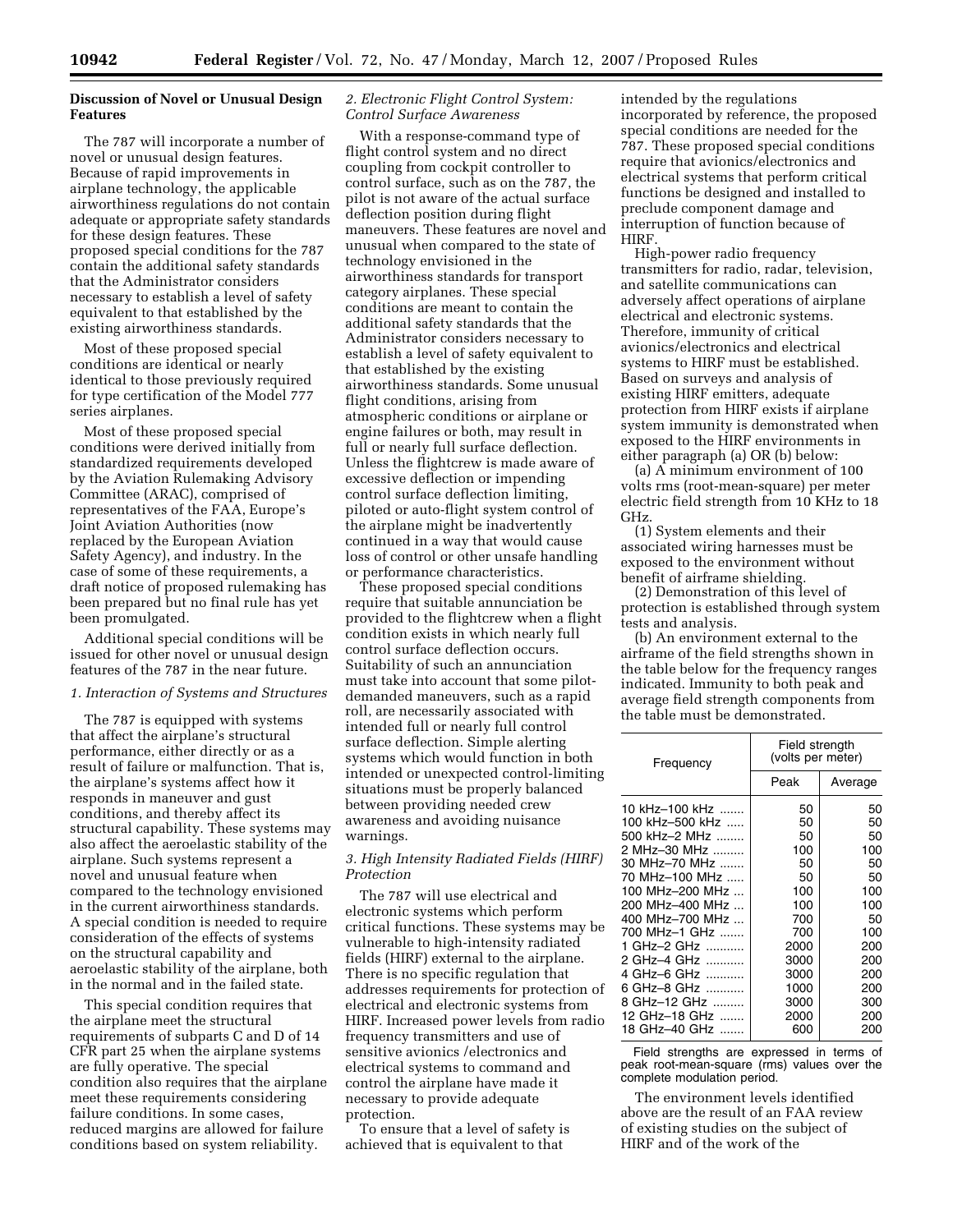# Electromagnetic Effects Harmonization Working Group of ARAC.

## *4. Limit Engine Torque Loads for Sudden Engine Stoppage*

The 787 will have high-bypass engines with a chord-swept fan 112 inches in diameter. Engines of this size were not envisioned when § 25.361, pertaining to loads imposed by engine seizure, was adopted in 1965. Worst case engine seizure events become increasingly more severe with increasing engine size because of the higher inertia of the rotating components.

Section 25.361(b)(1) requires that for turbine engine installations, the engine mounts and the supporting structures must be designed to withstand a ''limit engine torque load imposed by sudden engine stoppage due to malfunction or structural failure.'' Limit loads are expected to occur about once in the lifetime of any airplane. Section 25.305 requires that supporting structures be able to support limit loads without detrimental permanent deformation, meaning that supporting structures should remain serviceable after a limit load event.

Since adoption of § 25.361(b)(1), the size, configuration, and failure modes of jet engines have changed considerably. Current engines are much larger and are designed with large bypass fans. In the event of a structural failure, these engines are capable of producing much higher transient loads on the engine mounts and supporting structures.

As a result, modern high bypass engines are subject to certain rare-butsevere engine seizure events. Service history shows that such events occur far less frequently than limit load events. Although it is important for the airplane to be able to support such rare loads safely without failure, it is unrealistic to expect that no permanent deformation will occur.

Given this situation, ARAC has proposed a design standard for today's large engines. For the commonlyoccurring deceleration events, the proposed standard requires engine mounts and structures to support maximum torques without detrimental permanent deformation. For the rarebut-severe engine seizure events such as loss of any fan, compressor, or turbine blade, the proposed standard requires engine mounts and structures to support maximum torques without failure, but allows for some deformation in the structure.

The FAA concludes that modern large engines, including those on the 787, are novel and unusual compared to those envisioned when § 25.361(b)(1) was

adopted and thus warrant a special condition. The proposed special condition contains design criteria recommended by ARAC. The ARAC proposal would revise the wording of § 25.361(b), including §§ 25.361(b)(1) and (b)(2), removing language pertaining to structural failures and moving it to a separate requirement that discusses the reduced factors of safety that apply to these failures.

#### *5. Design Roll Maneuver Requirement*

The 787 is equipped with an electronic flight control system that provides control of the aircraft through pilot inputs to the flight computer. Current part 25 airworthiness regulations account for ''control laws,'' for which aileron deflection is proportional to control stick deflection. They do not address any nonlinearities<sup>1</sup> or other effects on aileron actuation that may be caused by electronic flight controls. Therefore, the FAA considers the flight control system to be a novel and unusual feature compared to those envisioned when current regulations were adopted. Since this type of system may affect flight loads, and therefore the structural capability of the airplane, special conditions are needed to address these effects.

This proposed special condition differs from current requirements in that it requires that the roll maneuver result from defined movements of the cockpit roll control as opposed to defined aileron deflections. Also, the proposed special condition requires an additional load condition at design maneuvering speed  $(V_A)$ , in which the cockpit roll control is returned to neutral following the initial roll input.

This proposed special condition differs from similar special conditions applied to previous designs. This special condition is limited to the roll axis only, whereas previous special conditions also included pitch and yaw axes. A special condition is no longer needed for the yaw axis because § 25.351 was revised at Amendment 25– 91 to take into account effects of an electronic flight control system. No special condition is needed for the pitch axis because the applicant's proposed methodology for the pitch maneuver takes into account effects of an electronic flight control system.

### **Applicability**

As discussed above, these proposed special conditions are applicable to the 787. Should Boeing apply at a later date for a change to the type certificate to

include another model incorporating the same novel or unusual design features, these proposed special conditions would apply to that model as well under the provisions of § 21.101.

#### **Conclusion**

This action affects only certain novel or unusual design features of the 787. It is not a rule of general applicability, and it affects only the applicant that applied to the FAA for approval of these features on the airplane.

## **List of Subjects in 14 CFR Part 25**

Aircraft, Aviation safety, Reporting and recordkeeping requirements.

The authority citation for these Special Conditions is as follows:

**Authority:** 49 U.S.C. 106(g), 40113, 44701, 44702, 44704.

### **The Proposed Special Conditions**

Accordingly, the Administrator of the Federal Aviation Administration (FAA) proposes the following special conditions as part of the type certification basis for the Boeing Model 787–8 airplane.

### **1. Interaction of Systems and Structures**

The Boeing Model 787–8 airplane is equipped with systems which affect the airplane's structural performance either directly or as a result of failure or malfunction. The influence of these systems and their failure conditions must be taken into account when showing compliance with requirements of subparts C and D of part 25 of Title 14 of the Code of Federal Regulations. The following criteria must be used for showing compliance with this proposed special condition for airplanes equipped with flight control systems, autopilots, stability augmentation systems, load alleviation systems, flutter control systems, fuel management systems, and other systems that either directly or as a result of failure or malfunction affect structural performance. If this proposed special condition is used for other systems, it may be necessary to adapt the criteria to the specific system.

(a) The criteria defined here address only direct structural consequences of system responses and performances. They cannot be considered in isolation but should be included in the overall safety evaluation of the airplane. They may in some instances duplicate standards already established for this evaluation. These criteria are only applicable to structures whose failure could prevent continued safe flight and landing. Specific criteria defining acceptable limits on handling characteristics or stability requirements when operating in the system degraded

<sup>&</sup>lt;sup>1</sup>A nonlinearity is a situation where output does not change in the same proportion as input.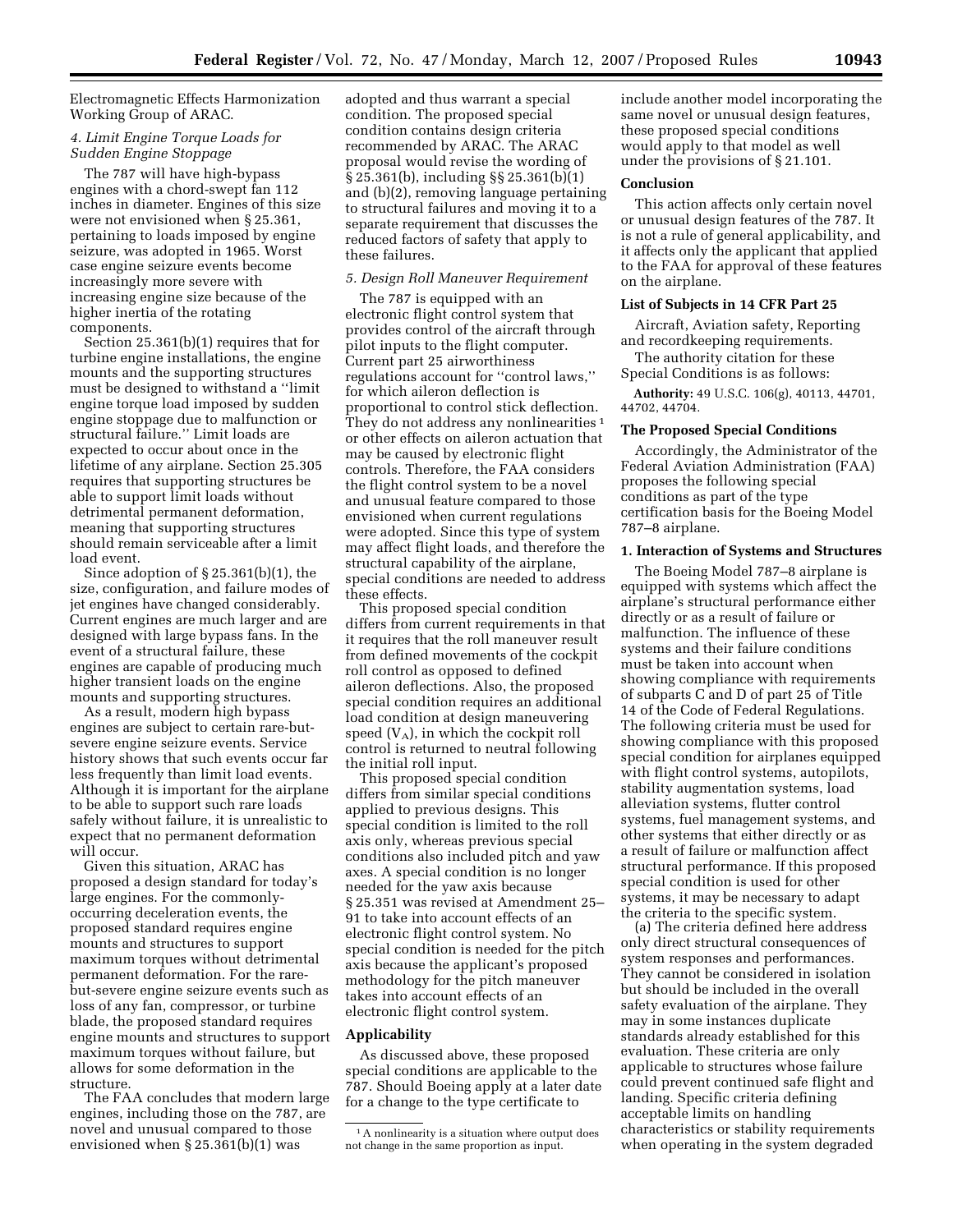or inoperative mode are not provided in this special condition.

(b) Depending on the specific characteristics of the airplane, additional studies may be required that go beyond the criteria provided in this special condition in order to demonstrate capability of the airplane to meet other realistic conditions such as alternative gust conditions or maneuvers for an airplane equipped with a load alleviation system.

(c) The following definitions are applicable to this special condition.

(1) *Structural performance:* Capability of the airplane to meet the structural requirements of part 25.

(2) *Flight limitations:* Limitations that can be applied to the airplane flight conditions following an in-flight failure occurrence and that are included in the flight manual (speed limitations or avoidance of severe weather conditions, for example).

(3) *Operational limitations:*  Limitations, including flight limitations, that can be applied to the airplane operating conditions before dispatch (fuel, payload, and master minimum equipment list limitations, for example).

(4) *Probabilistic terms:* Terms (probable, improbable, extremely improbable) used in this special condition which are the same as those probabilistic terms used in § 25.1309.

(5) *Failure condition:* Term that is the same as that used in § 25.1309. The term failure condition in this proposed

special condition, however, applies only to system failure conditions that affect structural performance of the airplane. Examples are system failure conditions that induce loads, change the response of the airplane to inputs such as gusts or pilot actions, or lower flutter margins.

**Note:** Although failure annunciation system reliability must be included in probability calculations for paragraph (f) of the proposed special condition, there is no specific reliability requirement for the annunciation system required in paragraph (g) of the proposed special condition.

(d) *General.* The following criteria will be used in determining the influence of a system and its failure conditions on the airplane structure.

(e) *System fully operative.* With the system fully operative, the following apply:

(1) Limit loads must be derived in all normal operating configurations of the system from all the limit conditions specified in subpart C of 14 CFR part 25 (or used in lieu of those specified in subpart C), taking into account any special behavior of such a system or associated functions or any effect on the structural performance of the airplane that may occur up to the limit loads. In particular, any significant degree of nonlinearity in rate of displacement of control surface or thresholds, or any other system nonlinearities, must be accounted for in a realistic or conservative way when deriving limit loads from limit conditions.

(2) The airplane must meet the strength requirements of part 25 for static strength and residual strength, using the specified factors to derive ultimate loads from the limit loads defined above. The effect of nonlinearities must be investigated beyond limit conditions to ensure the behavior of the system presents no anomaly compared to the behavior below limit conditions. However, conditions beyond limit conditions need not be considered if the applicant demonstrates that the airplane has design features that will not allow it to exceed those limit conditions.

(3) The airplane must meet the aeroelastic stability requirements of § 25.629.

(f) *System in the failure condition.* For any system failure condition not shown to be extremely improbable, the following apply:

(1) *Establishing loads at the time of failure.* Starting from 1-g level flight conditions, a realistic scenario, including pilot corrective actions, must be established to determine loads occurring at the time of failure and immediately after failure.

(i) For static strength substantiation, these loads, multiplied by an appropriate factor of safety related to probability of occurrence of the failure, are ultimate loads to be considered for design. The factor of safety (FS) is defined in Figure 1.

# **Figure 1**





Pj - Probability of occurrence of failure mode j (per hour)

(ii) For residual strength substantiation, the airplane must be able to withstand two thirds of the ultimate loads defined in subparagraph (f)(1)(i) of these special conditions. For pressurized cabins, these loads must be combined with the normal operating differential pressure.

(iii) Freedom from aeroelastic instability must be shown up to the speeds defined in § 25.629(b)(2). For failure conditions that result in speeds

beyond design cruise speed or design cruise mach number  $(V_C/M_C)$ , freedom from aeroelastic instability must be shown to increased speeds, so that the margins intended by § 25.629(b)(2) are maintained.

(iv) Failures of the system that result in forced structural vibrations (oscillatory failures) must not produce loads that could result in detrimental deformation of primary structure.

(2) *Establishing loads in the system failed state for the continuation of the flight.* For the continuation of flight of the airplane in the system failed state and considering any appropriate reconfiguration and flight limitations, the following apply:

(i) Loads derived from the following conditions (or used in lieu of the following conditions) at speeds up to  $V_{\rm C}/M_{\rm C}$ , or the speed limitation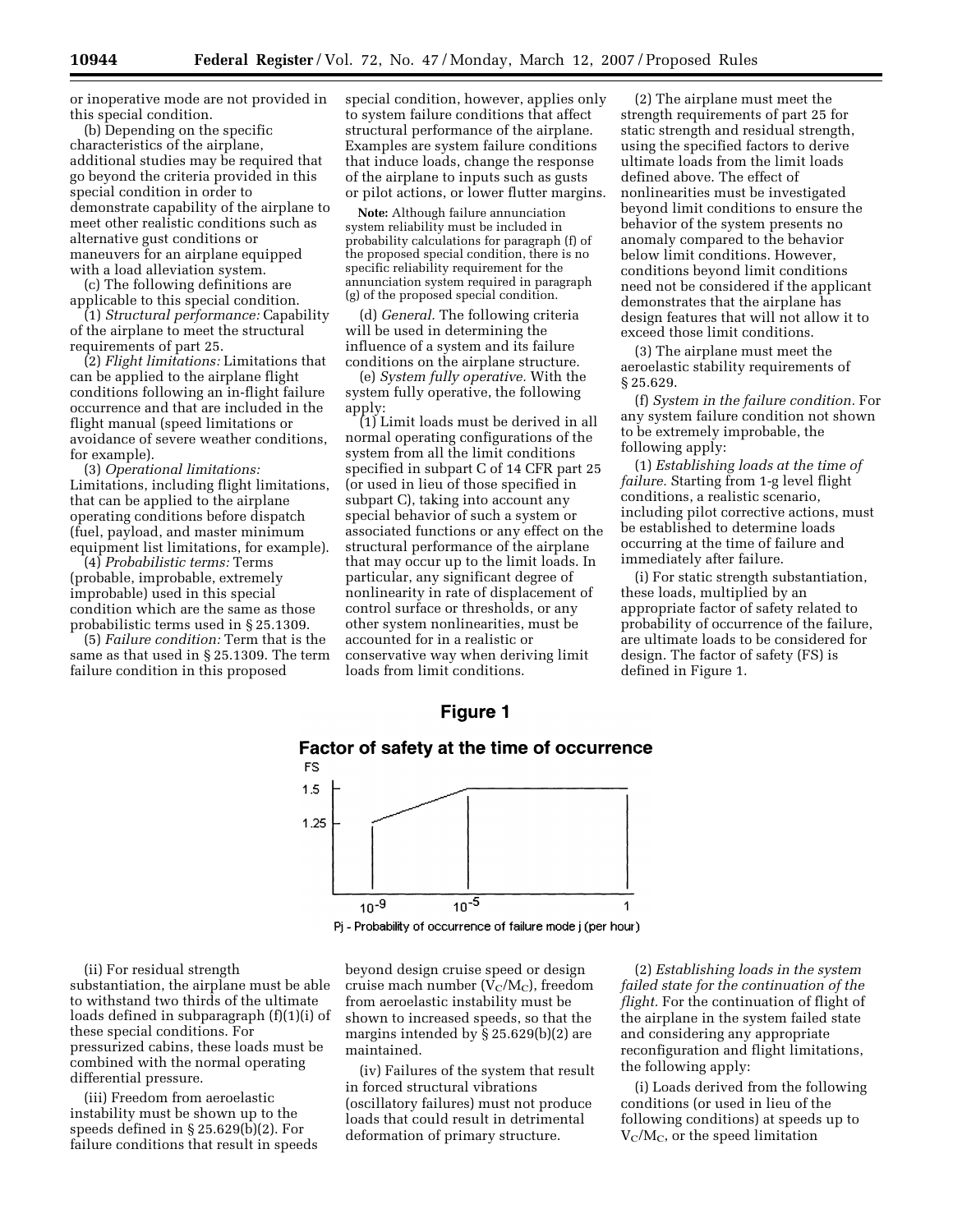prescribed for the remainder of the flight, must be determined:

(A) The limit symmetrical maneuvering conditions specified in § 25.331 and § 25.345.

(B) The limit gust and turbulence conditions specified in § 25.341 and § 25.345.

(C) The limit rolling conditions specified in § 25.349 and the limit unsymmetrical conditions specified in § 25.367 and § 25.427(b) and (c).

(D) The limit yaw maneuvering conditions specified in § 25.351. (E) The limit ground loading

conditions specified in § 25.473 and § 25.491.

(ii) For static strength substantiation, each part of the structure must be able to withstand the loads in paragraph (f)(2)(i) of the special condition multiplied by a factor of safety depending on the probability of being in this failure state. The factor of safety is defined in Figure 2.

# **Figure 2**

# Factor of safety for continuation of flight



 $Qj = (Tj)(Pi)$ 

Where:

- Tj = Average time spent in failure condition j (in hours)
- Pj = Probability of occurrence of failure mode j (per hour)

**Note:** If Pj is greater than 10–3 per flight hour then a 1.5 factor of safety must be applied to all limit load conditions specified in subpart C-Structure, of 14 CFR part 25.

(iii) For residual strength substantiation, the airplane must be able to withstand two-thirds of the ultimate loads defined in paragraph (f)(2)(ii) of the special condition. For pressurized cabins, these loads must be combined with the normal operating differential pressure.

(iv) If the loads induced by the failure condition have a significant effect on

# Figure 3



j (per hour)

not be less than V″.

(vi) Freedom from aeroelastic instability must also be shown up to V′

**Clearance speed** 

Pj = Probability of occurrence of failure mode **Note:** If Pj is greater than 10–3 per flight hour, then the flutter clearance speed must in Figure 3 above, for any probable system failure condition combined with any damage required or selected for investigation by § 25.571(b).

(3) Consideration of certain failure conditions may be required by other sections of 14 CFR part 25 regardless of calculated system reliability. Where

- V′ = Clearance speed as defined by § 25.629(b)(2).
- V″ = Clearance speed as defined by § 25.629(b)(1).
- $Qj = (Tj)(Pj)$

## Where:

Tj = Average time spent in failure condition j (in hours)



(v) Freedom from aeroelastic instability must be shown up to a speed determined from Figure 3. Flutter clearance speeds V′ and V″ may be based on the speed limitation specified for the remainder of the flight using the margins defined by § 25.629(b).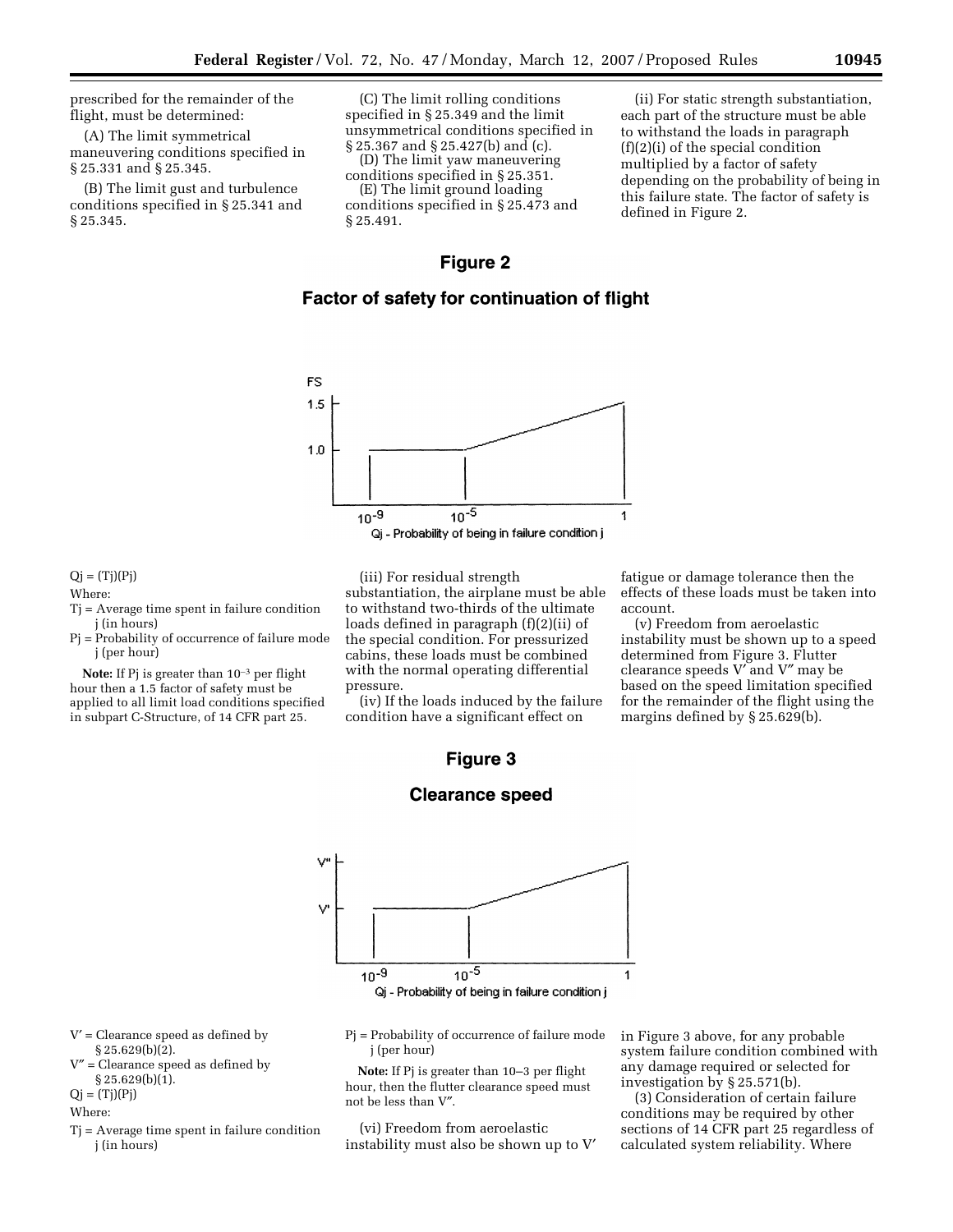analysis shows the probability of these failure conditions to be less than 10–9, criteria other than those specified in this paragraph may be used for structural substantiation to show continued safe flight and landing.

(g) *Failure indications.* For system failure detection and indication, the following apply.

(1) The system must be checked for failure conditions, not extremely improbable, that degrade the structural capability of the airplane below the level required by part 25 or significantly reduce the reliability of the remaining system. As far as reasonably practicable, the flightcrew must be made aware of these failures before flight. Certain elements of the control system, such as mechanical and hydraulic components, may use special periodic inspections, and electronic components may use daily checks, instead of detection and indication systems to achieve the objective of this requirement. Such certification maintenance inspections or daily checks must be limited to components on which faults are not readily detectable by normal detection and indication systems and where service history shows that inspections will provide an adequate level of safety.

(2) The existence of any failure condition, not extremely improbable, during flight that could significantly affect the structural capability of the airplane and for which the associated reduction in airworthiness can be minimized by suitable flight limitations, must be signaled to the flightcrew. For example, failure conditions that result in a factor of safety between the airplane strength and the loads of subpart C below 1.25, or flutter margins below V″, must be signaled to the crew during flight.

(h) *Dispatch with known failure conditions.* If the airplane is to be dispatched in a known system failure condition that affects structural performance, or affects the reliability of the remaining system to maintain structural performance, then the provisions of this special condition must be met, including the provisions of paragraph (e) for the dispatched condition, and paragraph (f) for subsequent failures. Expected operational limitations may be taken into account in establishing Pj as the probability of failure occurrence for determining the safety margin in Figure 1. Flight limitations and expected operational limitations may be taken into account in establishing Qj as the combined probability of being in the dispatched failure condition and the subsequent failure condition for the safety margins in Figures 2 and 3. These

limitations must be such that the probability of being in this combined failure state and then subsequently encountering limit load conditions is extremely improbable. No reduction in these safety margins is allowed if the subsequent system failure rate is greater than  $10^{-3}$  per hour.

### **2. Electronic Flight Control System: Control Surface Awareness**

In addition to compliance with §§ 25.143, 25.671, and 25.672, the following special condition applies:

(a) The system design must ensure that the flightcrew is made suitably aware whenever the primary control means nears the limit of control authority. This indication should direct the pilot to take appropriate action to avoid the unsafe condition in accordance with appropriate airplane flight manual (AFM) instructions. Depending on the application, suitable annunciations may include cockpit control position, annunciator light, or surface position indicators. Furthermore, this requirement applies at limits of control authority, not necessarily at limits of any individual surface travel.

(b) Suitability of such a display or alerting must take into account that some pilot-demanded maneuvers are necessarily associated with intended full performance, which may require full surface deflection. Therefore, simple alerting systems, which would function in both intended or unexpected control-limiting situations, must be properly balanced between needed crew awareness and nuisance factors. A monitoring system which might compare airplane motion, surface deflection, and pilot demand could be useful for eliminating nuisance alerting.

## **3. High Intensity Radiated Fields (HIRF) Protection**

(a) Protection from Unwanted Effects of High-intensity Radiated Fields. Each electrical and electronic system which performs critical functions must be designed and installed to ensure that the operation and operational capabilities of these systems to perform critical functions are not adversely affected when the airplane is exposed to high intensity radiated fields external to the airplane.

(b) For the purposes of these Special Conditions, the following definition applies: Critical Functions: Functions whose failure would contribute to or cause a failure condition that would prevent continued safe flight and landing of the airplane.

## **4. Limit Engine Torque Loads for Sudden Engine Stoppage**

In lieu of § 25.361(b) the following special condition is proposed:

(a) For turbine engine installations, the engine mounts, pylons, and adjacent supporting airframe structure must be designed to withstand 1g level flight loads acting simultaneously with the maximum limit torque loads imposed by each of the following:

(1) Sudden engine deceleration due to a malfunction which could result in a temporary loss of power or thrust.

(2) The maximum acceleration of the engine.

(b) For auxiliary power unit installations, the power unit mounts and adjacent supporting airframe structure must be designed to withstand 1g level flight loads acting simultaneously with the maximum limit torque loads imposed by each of the following:

(1) Sudden auxiliary power unit deceleration due to malfunction or structural failure.

(2) The maximum acceleration of the power unit.

(c) For engine supporting structure, an ultimate loading condition must be considered that combines 1g flight loads with the transient dynamic loads resulting from each of the following:

(1) Loss of any fan, compressor, or turbine blade.

(2) Where applicable to a specific engine design, any other engine structural failure that results in higher loads.

(d) The ultimate loads developed from the conditions specified in paragraphs (c)(1) and (c)(2) are to be multiplied by a factor of 1.0 when applied to engine mounts and pylons and multiplied by a factor of 1.25 when applied to adjacent supporting airframe structure.

### **5. Design Roll Maneuver Requirement**

In lieu of compliance to § 25.349(a), the following special conditions are proposed.

The following conditions, speeds, and cockpit roll control motions (except as the motions may be limited by pilot effort) must be considered in combination with an airplane load factor of zero and of two-thirds of the positive maneuvering factor used in design. In determining the resulting control surface deflections, the torsional flexibility of the wing must be considered in accordance with § 25.301(b):

(a) Conditions corresponding to steady rolling velocities must be investigated. In addition, conditions corresponding to maximum angular